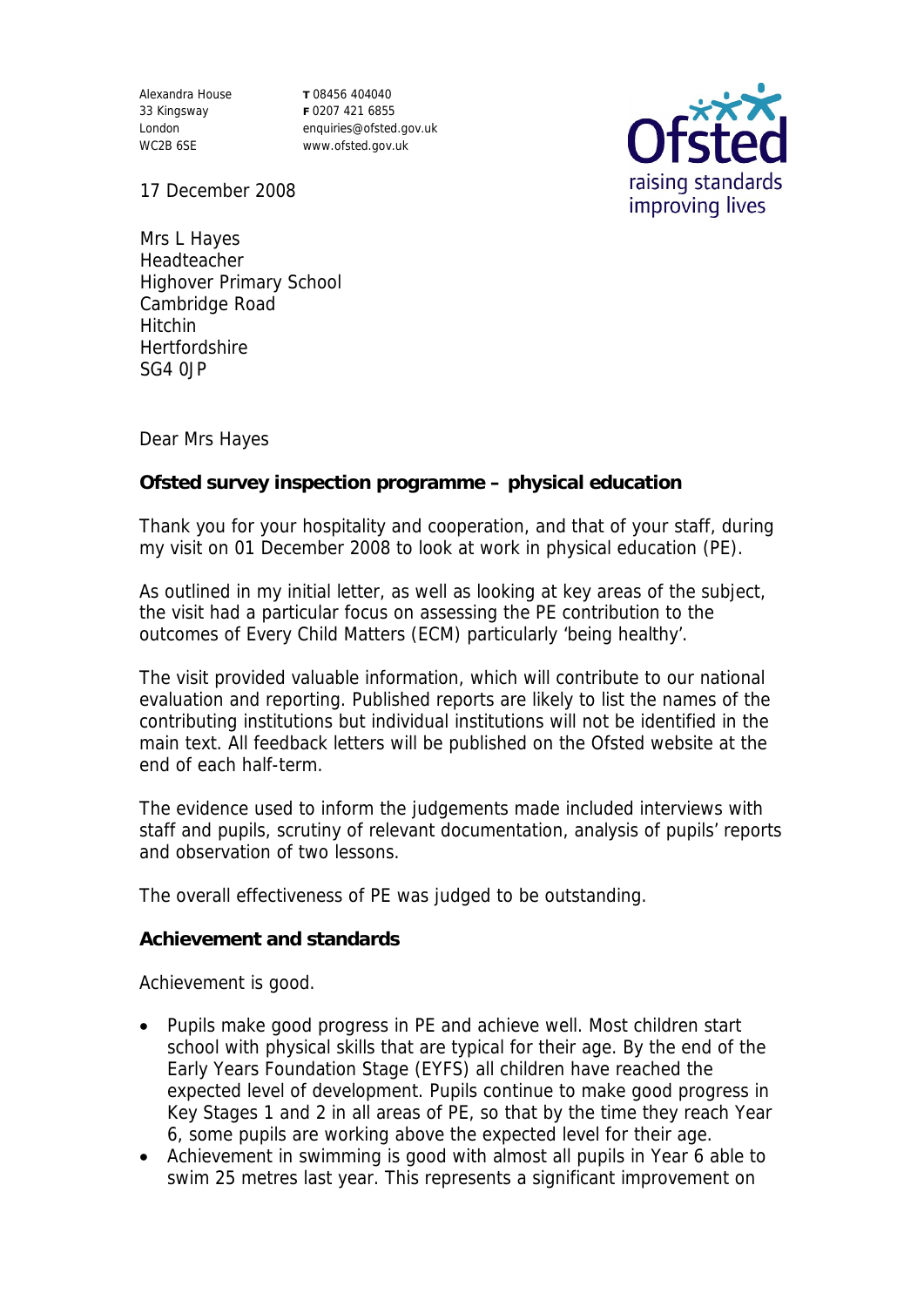the standards attained in previous years and follows positive changes made to the swimming programme. Pupils' involvement in a wide range of sports activities in and out of school is contributing to their successful achievement.

**Quality of teaching and learning of PE**

The quality of teaching and learning is good.

- Two lessons were observed during the inspection; one was good and the other was outstanding. The lessons had a suitable structure, were planned in detail and included clear learning objectives. Pupils were encouraged to reflect on the effects of exercise on their bodies after they had warmed up. Teachers also provided good opportunities for pupils to develop and apply their skills. In the Year 3 lesson the teacher used her interactive whiteboard well to show pupils the gymnastics moves they would be practising. Pupils were given a good indication of the steps they would have to take to achieve high quality responses. There was an exceptionally strong emphasis in the Year 3 lesson on pupils evaluating their own and others' performances. In the lesson for Reception children very good links were made with learning in communication, language and literacy.
- Teachers' observations and questioning were used effectively in lessons to assess pupils' learning. Teaching assistants were suitably deployed to observe, photograph and record pupils' achievements. Teachers assess pupils' attainment in PE each term. This information is recorded, so that the subject leader can keep a check on the standards reached in each year group. More frequent end of teaching unit assessments and checks on their accuracy through moderation are aspects the subject leader acknowledges require further development. Teachers write reports for parents on their children's work in PE but apart from in the EYFS, very little information is reported on pupils' achievements.

**Quality of the curriculum** 

The quality of the curriculum is outstanding.

- All pupils take part in at least two hours of timetabled physical activity each week. Many pupils in Key Stage 2 participate in double the amount of time by attending an excellent range of lunchtime and after school clubs. A well constructed curriculum map indicates which areas of learning in PE will be covered through the year. All six areas of learning in the PE curriculum are included in a balanced programme. Older pupils enjoy the challenges of outdoor and adventurous activities in the school grounds and on residential visits. Specialist coaches are also employed to teach games activities and lead a multi-skills club.
- Teachers' planning is supported well with core schemes of work. Where possible, teachers try to link learning in PE to other subjects, for example with science, mathematics and English. This was reflected in a number of displays, such as the swimming pool safety leaflets produced using ICT. Indoor and outdoor accommodation is very good and further developments are planned to enhance outdoor learning in the EYFS.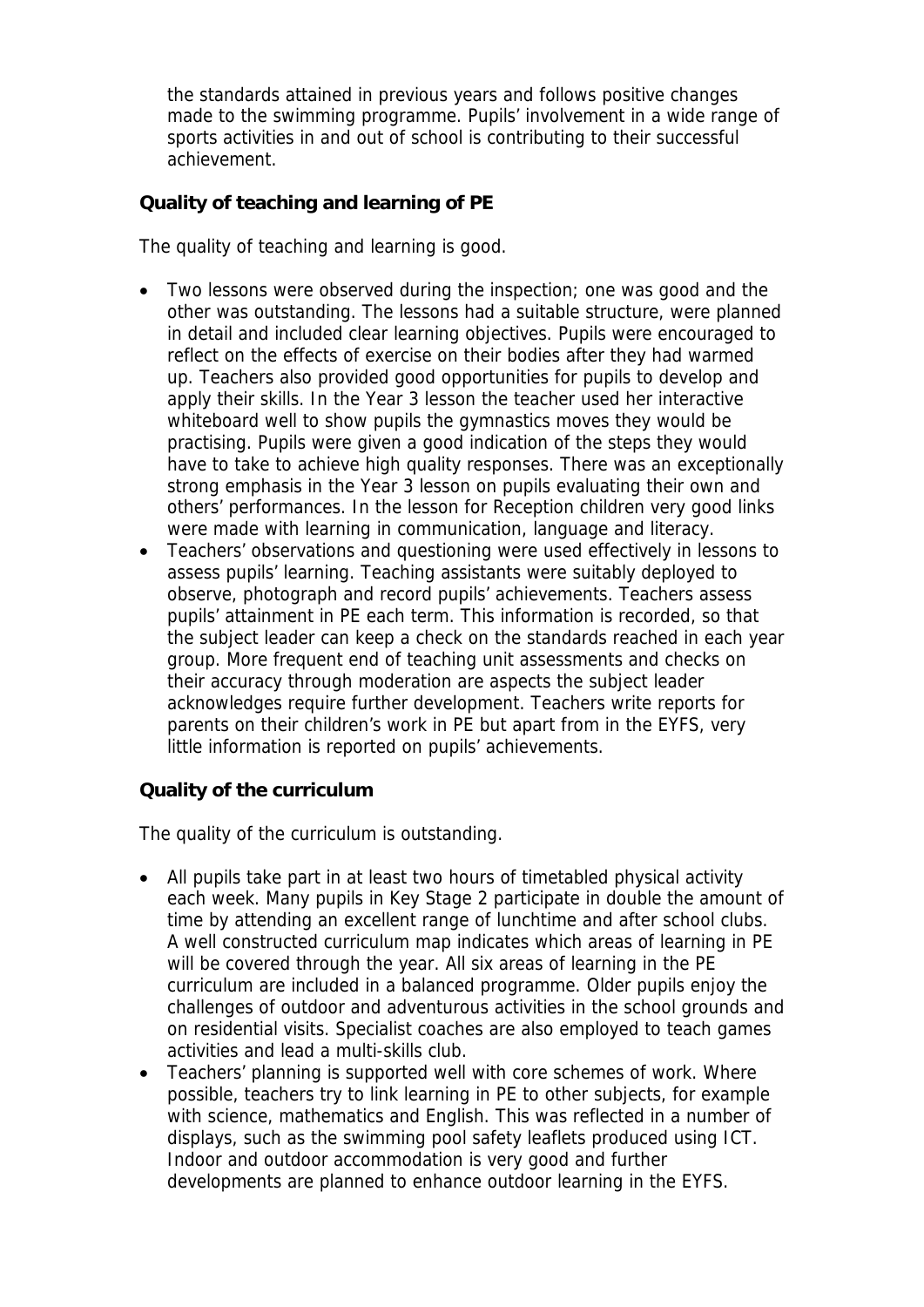The subject leader has established an excellent programme of intra-school sports competitions for Key Stage 2 pupils. The school also enters all the local sports partnership tournaments and festivals. Opportunities for younger pupils to take part in sports clubs are comparatively limited.

**Leadership and management of PE**

The quality of leadership and management is outstanding

- The subject leader is strongly committed to providing excellent provision to help pupils achieve high standards in PE. He is supported well by you and senior leaders. He has a very clear understanding of the strengths and weaknesses in PE and any aspects which require improvement. Under his leadership, many positive changes have been introduced in the last two years which have successfully enhanced pupils' enjoyment, achievement and participation. PE and sport have a very high profile around the school with many displays celebrating pupils' successes. Pupils speak highly of the subject leader's dedication and appreciate his unstinting commitment to providing the very best for them.
- Involvement in the local sports partnership has been used productively to improve teaching and learning by providing professional development courses for teachers, and to extend pupils' participation in a wide range of physical activities. In the last year, the subject leader has devoted a good proportion of sports partnership management time to monitor and evaluate the quality of provision. This includes observing lessons in several classes and collecting pupils' views on the PE programme and what they would like to see improve. A system for tracking pupils' progress has also been set up but requires further refinement.

**Subject issue - PE contribution to the outcomes of ECM particularly 'being healthy'**

- Pupils' involvement in PE and sport are making a very significant contribution to their personal development and well-being. Pupils interviewed talked about how much they enjoyed their PE lessons and sports clubs. Those observed in lessons participated enthusiastically, displayed very positive attitudes and behaved extremely well. Pupils know that their involvement in PE and sport helps to keep them fit and healthy. They appreciate that other aspects of healthy living, such as eating a balanced diet, also contribute. Pupils also appreciate that taking part helps them develop teamwork and learn about sportsmanship. Older pupils, who are trained as play-leaders, take responsibility for leading and managing lunchtime games activities for younger pupils.
- All pupils are included fully in PE lessons. Teaching assistant support is provided for individual pupils so that everyone joins in. Pupils who are talented in any physical activity are identified and provided with additional challenges. Good links are established with community sports clubs and parents are encouraged to support their children in extending their skills. Individual pupils have played, and been successful in, regional championship competitions. The sports partnership secondary school provides additional challenging activities for able pupils and runs a 'self